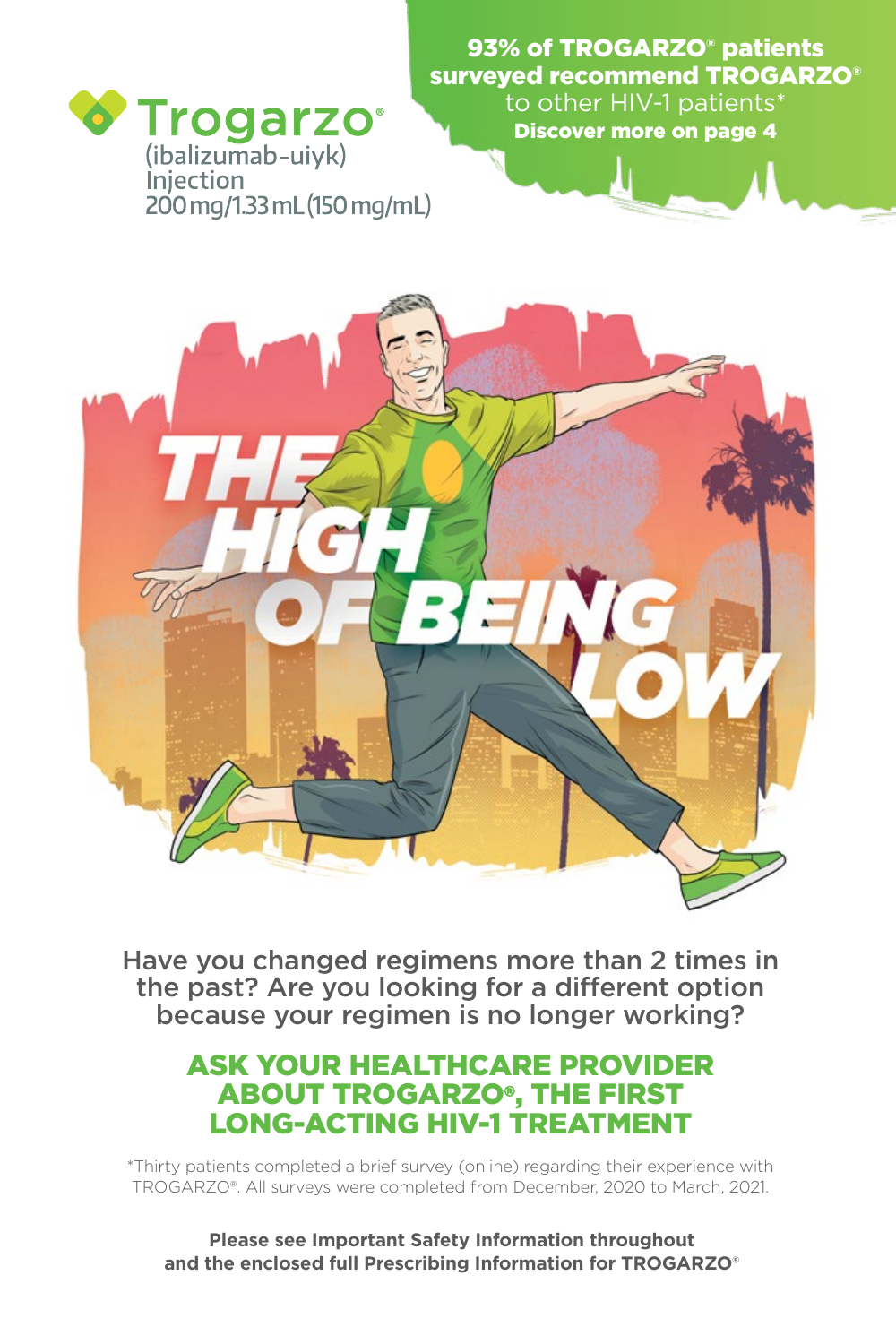### *WHAT IS TROGARZO®?*

TROGARZO® is a fully active medicine that's used in combination with other antiretroviral medicines to treat HIV-1 infection in adults who:



Have been on different HIV-1 treatment regimens in the past, and

Have HIV-1 that is resistant to antiretroviral medicines, and

Are currently on an HIV-1 treatment regimen that is failing

# *UNDETECTABLE:\* A POSSIBILITY AGAIN*

If treatment failure is part of your journey, you deserve to know about all of your treatment options, including TROGARZO® – HIV-1 treatment designed specifically for those with treatment failures.

Together, you and your healthcare provider can decide if TROGARZO® should be part of your treatment regimen to help keep your viral load in check.

### ALL YOU HAVE TO DO IS ASK.

#### IMPORTANT SAFETY INFORMATION

Do not receive TROGARZO® if you have had an allergic reaction to TROGARZO® or any of the ingredients in TROGARZO®.

TROGARZO® can cause serious side effects, including:

- Allergic reactions. TROGARZO® can cause allergic reactions, including serious reactions, during and after infusion. Tell your healthcare provider or nurse, or get medical help right away if you get any of the following symptoms of an allergic reaction: trouble breathing, swelling in your throat, wheezing, chest pain, chest tightness, cough, hot flush, nausea or vomiting.
- Changes in your immune system (Immune Reconstitution Inflammatory Syndrome) can happen when you start taking HIV-1 medicines. Your immune system might get stronger and begin to fight infections that have been hidden in your body for a long time. Tell your healthcare provider right away if you start having new symptoms after receiving TROGARZO®.

Please see the back cover for complete safety details.

\* Undetectable viral load is defined as fewer than 50 copies of HIV RNA per mL of blood.

### *LIGHTEN THE VIRAL LOAD*

**Did you know that when you become resistant to several HIV-1 medications, treatment guidelines note using a drug that works differently than others you may have tried?** 

**TROGARZO® works differently.** Unlike antiretroviral medicines that aim to prevent HIV-1 from multiplying inside the immune system's T-cells, TROGARZO® is an antibody bioengineered specifically to protect your T-cells from the virus. TROGARZO® binds to the T-cell's surface to block HIV-1 from entering.

### **THIS CAN HELP PROTECT THE T-CELL AND REDUCE OR "LIGHTEN" YOUR VIRAL LOAD.**

In a clinical study, TROGARZO® was proven to have a significant and long-lasting impact on the amount of HIV-1 in the body, reducing or "lightening" the viral load.

### **83% OF PATIENTS WERE ABLE TO REDUCE THEIR HIV-1 VIRAL LOAD AFTER RECEIVING A SINGLE DOSE OF TROGARZO®.**

Also, studies showed that patients who reached undetectable were able to remain undetectable over time.

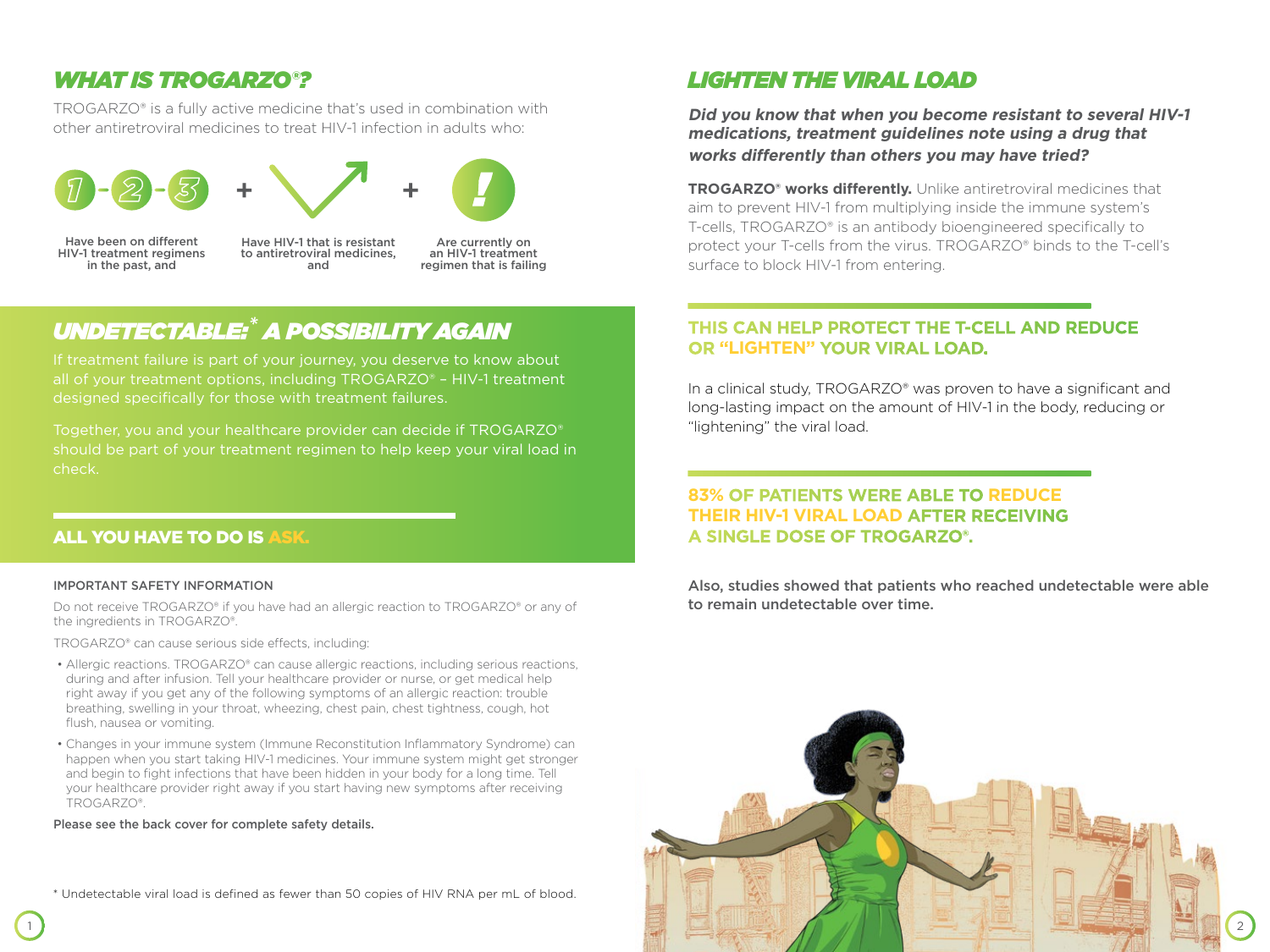# *TAKEN EVERY TWO WEEKS*

### **Did you know that there is another option to taking daily pills?**

TROGARZO® is not a daily pill. It's an intravenous (IV) infusion given over 15 to 30 minutes every 2 weeks.



Given once every 2 weeks



Appointments arranged by your personal Patient Care Coordinator

# *93% OF TROGARZO® PATIENTS SURVEYED RECOMMEND TROGARZO® TO OTHER HIV-1 PATIENTS\**



rated the **TROGARZO<sup>®</sup>** infusion process as "very convenient" or "neutral".<sup>†</sup>



were "very satisfied" with their **TROGARZO®** infusion experience.



Given by a healthcare provider at home, an infusion center or healthcare provider's office



reported that having a 2-week touchpoint with their HCP was a positive experience.

• **80%** reported that having a 2-week touchpoint with their HCP helped them adhere to their other HIV medications.

### WHAT ARE THE BENEFITS OF AN IV INFUSION EVERY

2 WEEKS? Infusion appointments allow you to keep in touch with your healthcare provider on a regular basis and they can be a great time to ask any questions you may have about your treatment or your health.

#### **IMPORTANT SAFETY INFORMATION**

Before you receive TROGARZO® (ibalizumab-uiyk), tell your healthcare provider about all of your medical conditions, including if you are:

- **Pregnant or plan to become pregnant.** It is not known if TROGARZO® may harm your unborn baby. Tell your healthcare provider if you become pregnant during treatment with TROGARZO®.
- **Breastfeeding or plan to breastfeed.** You should not breastfeed if you have HIV-1 because of the risk of passing HIV-1 to your baby. Do not breastfeed if you are receiving TROGARZO® as it is not known if TROGARZO® passes into breast milk. Talk with your healthcare provider about the best way to feed your baby during treatment with TROGARZO®.

Also tell your healthcare provider about all the medicines you take, including all prescription and over-the-counter medicines, vitamins, and herbal supplements.



\* Thirty patients completed a brief survey (online) regarding their experience with TROGARZO®. All surveys were completed from December, 2020 to March, 2021.

† 93% of respondents rated the infusion process as "very convenient" (70%) or "neutral" (23%).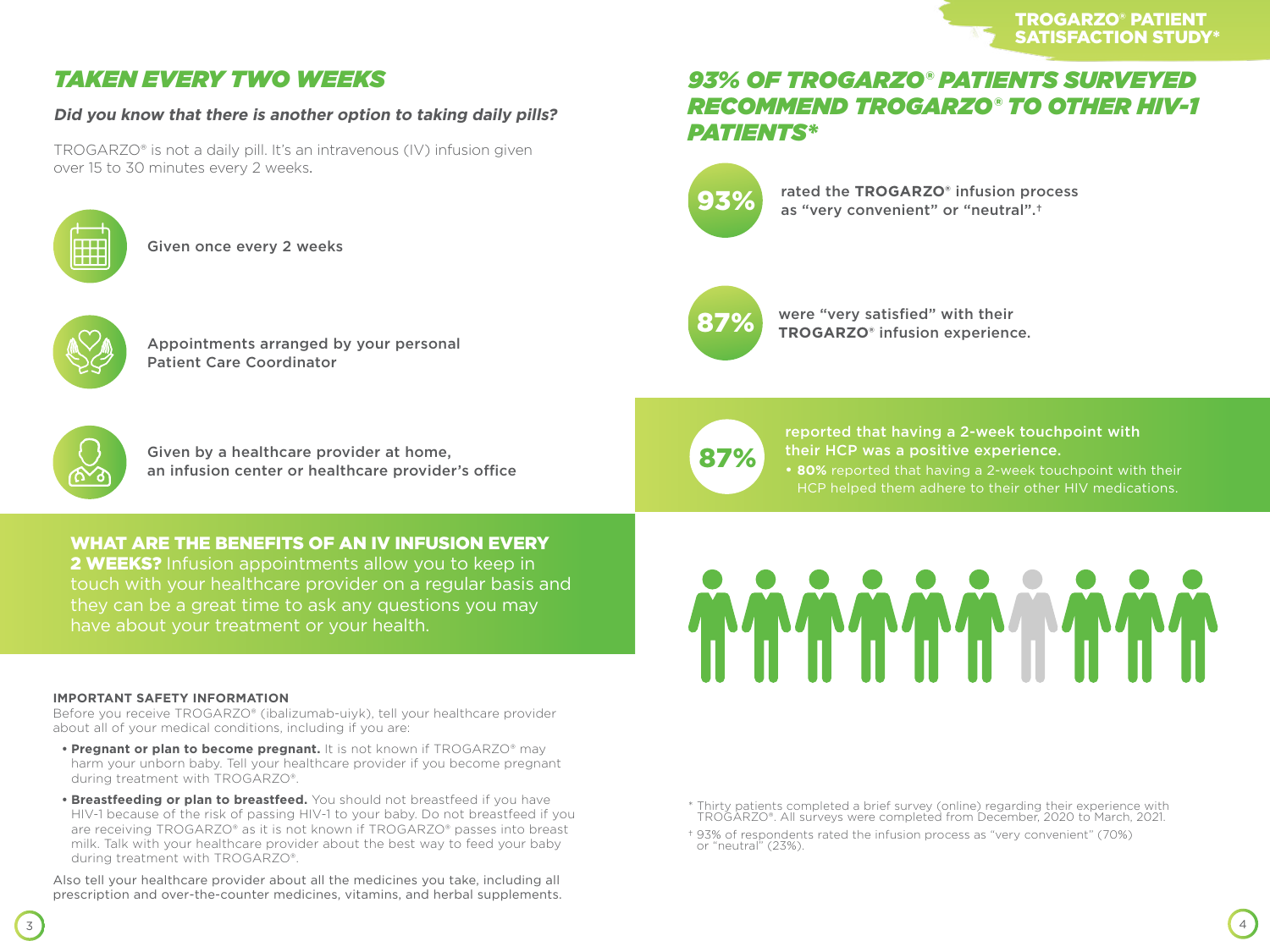# *TROGARZO®, A POWERFUL, LONG-ACTING HIV-1 TREATMENT*

Given once every 2 weeks, TROGARZO® is the first available long-acting antiretroviral against HIV-1 – a breakthrough in a class of its own.

### **How does the dosing of long-acting TROGARZO® make it different from pills?**



If the level of medication in your body falls into the "red zone", it means that the level may not be high enough to suppress your viral load and you can become resistant to your current medication.

### **TROGARZO® IS LONG-ACTING, WHICH MEANS THAT IT MAINTAINS A SUFFICIENT LEVEL OF MEDICATION IN THE BODY OVER ITS DOSING PERIOD OF 14 DAYS**

# *A PROVEN TOLERABILITY & SAFETY PROFILE*

**TROGARZO® is generally well tolerated, with a low incidence of adverse reactions.**

**The most common side effects of TROGARZO® were diarrhea, dizziness, nausea, and rash. Most adverse reactions reported were mild to moderate in severity.** 

**Did you know that some HIV-1 medications can cause interactions with other drugs which can reduce their efficacy or increase side effects?**

TROGARZO® does not interact with other drugs, so you can take it with other medications you may be taking. Be sure to discuss other medications you may be taking with your healthcare provider before taking TROGARZO®.

#### IMPORTANT SAFETY INFORMATION

The most common side effects of TROGARZO® include diarrhea, dizziness, nausea, and rash. These are not all the possible side effects of TROGARZO®.

Do not receive TROGARZO® if you have had an allergic reaction to TROGARZO® or any of the ingredients in TROGARZO®.

Please see the back cover for complete safety details.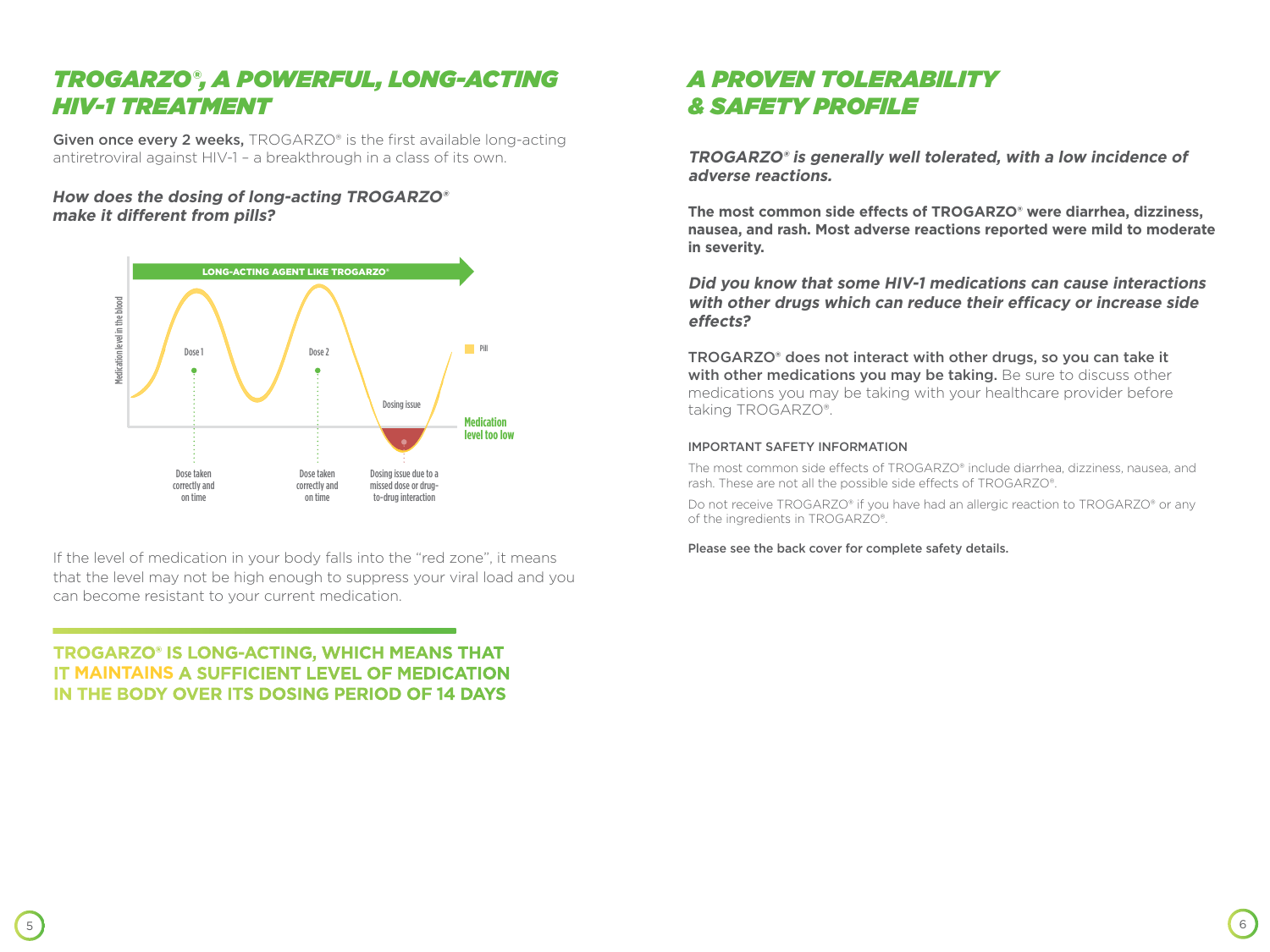# *WHERE CAN I GET MY TROGARZO® INFUSION?*

### *LOCATIONS AVAILABLE FOR INFUSIONS*



Depending on your insurance coverage, your Patient Care Coordinator will arrange for your infusions to be given at a location of your choosing – at an infusion center, in your own home, or at your healthcare provider's office. If you decide over time that another location would be more convenient for you, simply let them know.

You can also reach them by phone to ask any questions you may have about your treatment.

# *WHAT TO EXPECT WITH YOUR INFUSIONS*

87% of TROGARZO® patients surveyed were "very satisfied" with their **TROGARZO®** infusion experience

Discover more on page 4

#### Before your infusion

• Ask your Patient Care Coordinator if you should bring any documents (like insurance info) to your appointment.

### During your infusion

- Someone will monitor your therapy during the 15-to-30-minute infusion.
- Take the opportunity to discuss HIV-related topics with your care provider.

#### After your infusion

• You'll also be monitored afterwards for a short period of time to ensure that your body tolerates your treatment well.

#### **Please see the back cover for complete safety details.**



*"I've been HIV-positive for over 34 years. In the past 6½ years, my life has changed dramatically because I started TROGARZO® as part of a phase 2b study. Within 2 months, for the first time, I had undetectable viral loads. I didn't believe it at first, but as months went by, I started feeling more and more secure. And now we're talking 6½ years. I was able to restart my life again."*

This is the experience of one patient and may not be representative of all TROGARZO® patients.





SCAN HERE TO HEAR ABOUT THE EXPERIENCE OF NELSON VERGEL, A TROGARZO® PATIENT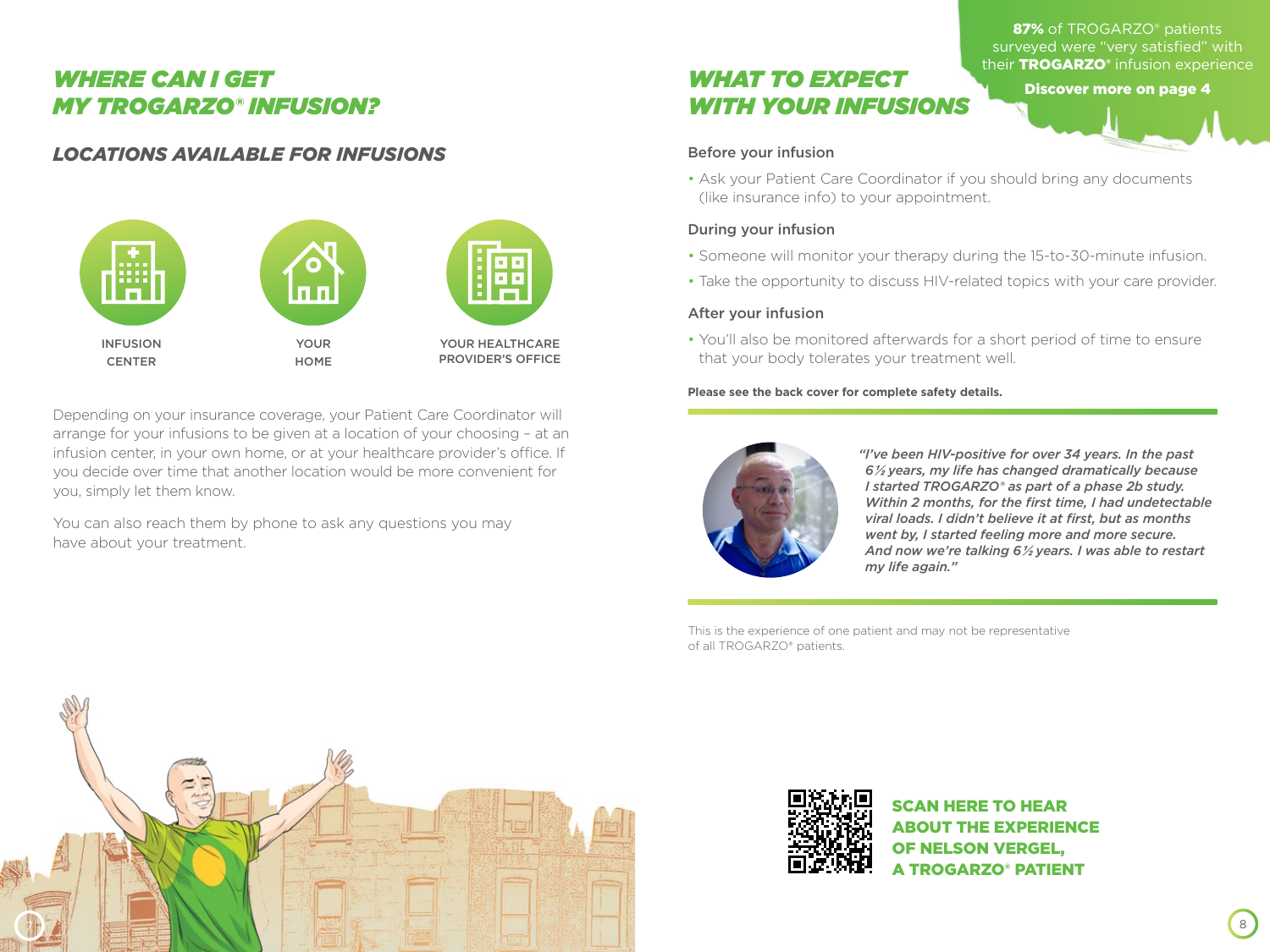# *MEET THERA patient support®*

We're here to help make your journey as smooth as possible and answer any questions you may have.

Once TROGARZO® becomes a part of your regimen, you'll receive a welcome call from your dedicated Patient Care Coordinator.



Thinking about how to afford your treatment? Don't worry, TROGARZO® is widely covered by all commercial and government insurance plans, including ADAP. Commercially insured patients may be eligible for co-pay assistance and may pay as little as \$0.

From appointment reminders to insurance coverage assistance, and anything in between, THERA patient support<sup>®</sup> is here to help.

### **LEARN MORE AT THERAPATIENTSUPPORT.COM**



# *IS TROGARZO® RIGHT FOR YOU?*

#### *START THE CONVERSATION*

Take this quiz to determine if TROGARZO® might be right for you:

| Are you having any challenges taking<br>your current HIV medications?<br>Yes<br>No                                                 |
|------------------------------------------------------------------------------------------------------------------------------------|
| Do you skip or miss your<br>HIV medication doses sometimes?<br>Yes<br>Nο                                                           |
| Have you changed your<br>HIV medications in the past?<br>No<br>Yes                                                                 |
| Are you taking your HIV medication<br>and your viral load is still detectable?<br>No<br>Yes                                        |
| Would you be open to including<br>something other than a daily pill in<br>No<br>your treatment regimen if given the choice?<br>Yes |
| Do you consider safety an important part<br>of your next HIV medication choice?<br>No<br>Yes                                       |

If you answered "YES" to 4 out of 6 questions, you might be a potential TROGARZO® candidate.

### **AT YOUR NEXT VISIT WITH YOUR HEALTHCARE PROVIDER, ASK TO LEARN MORE ABOUT TROGARZO®!**

When your HIV-1 treatment fails, it's important to stay on top of your treatment and know all of your options. Ask your healthcare provider if TROGARZO® should be part of your regimen to keep your viral load in check.

**Because you deserve to know.**

#### **FOR MORE INFORMATION, VISIT TROGARZO.COM**

You can view and download the discussion guide from the website! Remember to bring a copy with you to your next doctor's appointment.

**Please see the next page for complete safety details.**